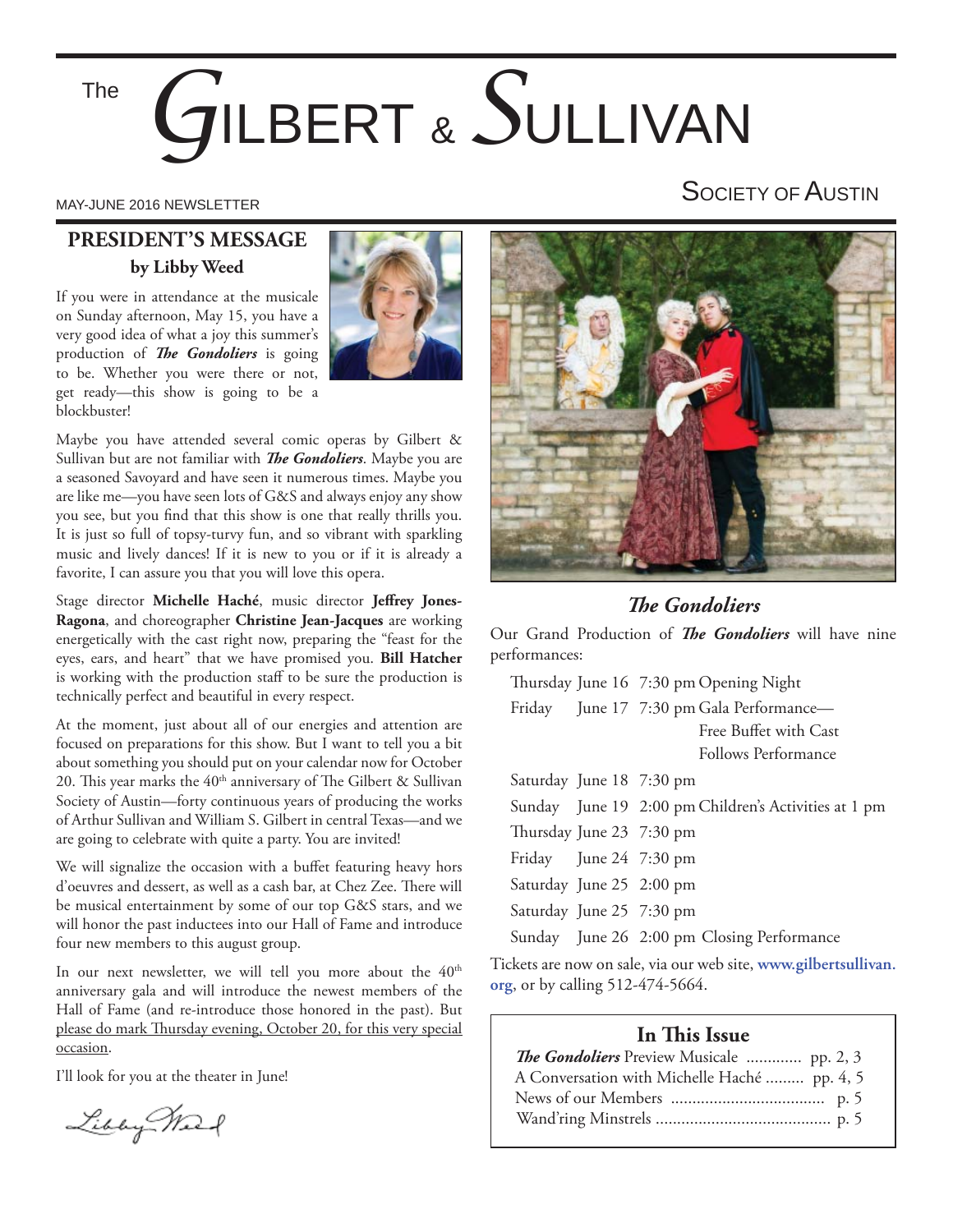#### **A** *Gondoliers Assortimento* **Preview Musicale by Rosa Mondragon Harris**



On Sunday, May 15, at 3 pm, 130 gathered for the GSSA's summer production preview musicale at the Worley Barton Theater at Brentwood Christian School.

Libby welcomed the audience and introduced our delightful narrator for the afternoon, **Michelle** 

**Haché**, who will also be guest director for the production culminating GSSA's 40th season. Michelle told us that we would be presented with a sneak-peek assortment, or *assortimento*, of musical selections from the upcoming grand summer production of *The Gondoliers*.

Our cast for the day included Bob Beare as The Duke of Plaza-Toro, **Jerry Cordova** as Luiz, **Arthur DiBianca** as Don Alhambra del Bolero, **Holton Johnson** as Marco Palmieri, **Derek Smootz** as Giuseppe Palmieri, **Jake Jacobsen** as Antonio, **Danny Castillo** as Francesco, Patricia Combs as The Duchess of Plaza-Toro, Corinna **Browning** as Casilda, **Priscilla Salisbury** as Gianetta, **Angela Irving**  as Tessa, **Jennifer Garza** as Fiametta, **Diana Rodriguez** as Vittoria, **Sarah Manna** as Giulia, and **Janette Jones** as Inez. Chorus members who appeared were **Bruno Barbosa**, **Andy Fleming**, **Paul Halstead**, **Ezra Hankin**, **Jayda Maret**, **Erica Salinas**, **Sarah Steele**, **Jamieson Taylor**, and **Tristan Tierney**.

The twelfth Gilbert and Sullivan collaboration, said to be the duo's last great success, was set in Venice and premiered at the Savoy Theatre on December 7, 1889. *The Gondoliers* ran for an impressive 554 performances and became the first Gilbert and Sullivan opera to be requested for a command performance by the English monarchy. Queen Victoria herself requested the performance for the royal family at Windsor Castle in 1891.

**The Gondoliers** brought audiences a chorus of fawning contadine, dashing gondolieri, and exciting, tuneful dances. The setting was Venice around 1750, and our gondolier brothers, Marco and Giuseppe, were grown and had decided that the time had come to marry. In a little game of blindman's bluff, the brothers blindfolded themselves and would get hitched to the first girl they would bump into during the game. The audience laughed as Michelle relayed that, because this opening scene of the show is 57 pages long, she would move on to introducing us to the Spaniards in our story.

The Duke of Plaza-Toro, his wife, the Duchess of Plaza-Toro, their daughter, Casilda, and their drummer, Luiz, arrived in Venice from Spain. Luiz went to tell Don Alhambra del Bolero, the Grand Inquisitor of Spain, that the Duke had arrived, and in his absence, the Duke and Duchess told Casilda that she was married to the infant son and heir to the throne of Barataria when she was a mere six months old. Understandably, Casilda was indignant that the union was conducted without her consent. The King of Barataria had recently been killed in an insurrection, and the hidden prince was now king. Casilda, who was now the wife of the new king, had been brought by her parents to be introduced to her husband. The Duke, the Duchess, Casilda, and Luiz next offered the audience, "In enterprise of martial kind."

Soon after, we learned that Casilda is, in fact, secretly in love with her drummer, Luiz. They finally had a moment alone together, and she told him of her infant marriage. The couple resigned to live forever apart, and recalled their happy memories in "There was a time."

The Grand Inquisitor arrived and explained that the prince was raised by Baptisto Palmieri, a humble gondolier, who also had a son of his own that was the prince's age. Unfortunately, the drunken gondolier father eventually forgot which boy was his son and which boy was the prince. But there was still hope—the nurse who took care of the prince was located by Don Alhambra and would be able to identify the real prince. Don Alhambra, The Duke and Duchess of Plaza-Toro, Casilda, and Luiz then sang "I stole the Prince."

Michelle brought us back to our Italians, where Gianetta and Tessa had just married Marco and Guiseppe. The contadine and gondoliers all gathered to celebrate and honor the two couples in "Bridegroom and bride," as Tessa sang of their happy nuptials. After the ceremony, the newlyweds crossed paths with Don Alhambra, who informed them that one of the husbands was the King of Barataria. The couples were to remain separated until the actual king was identified, and Gianetta pleaded to the Grand Inquisitor that she couldn't bear the thought of being apart from her husband in "Kind sir, you cannot have the heart."

In Act II of the opera, the gondolieri have left their wives back in Venice and have been working in the palace for the past three months. Guiseppe led his fellow gondoliers in singing about their lives in "Rising early in the morning." Although the men were content, the grooms missed their brides after such time apart. Michelle introduced the next selection as being "in true tenor fashion." Opera fans in the audience knew Michelle's words rang true and they chuckled as Marco approached the stage and offered us "Take a pair of sparkling eyes." The brides soon arrived in Barataria and were reunited with their husbands, but Don Alhambra appeared and revealed to everyone that one of the gondoliers had married Casilda when she was a baby. As they attempted to console their wives, the Duke and Duchess of Plaza-Toro arrived with their daughter. While she would be a dutiful wife, Casilda explained, she could never love her husband. The Duchess stepped forward and told of her own matrimonial memories in "On the day when I was wedded."

The last musical offering of summer production's preview was the effervescent Act II chorus sung by the contadine and gondoliers upon their arrival in Barataria, "Dance a Cachucha." The audience was left with some lingering questions, such as "Who is the King and who is the son of the drunken gondolier?" and "Will Casilda be torn from her true love, Luiz?" All will be revealed next month, Michelle reminded us, in *The Gondoliers*.

Michelle and Libby gave thanks to the cast members who sang for us as well as to our wonderfully talented pianist **Jeanne Sasaki,** and her page turner, **Cody Ireland.** In keeping with tradition, **Bob Beare** sang the Pirate King's lead into "Hail, Poetry" from *The Pirates* of Penzance. The audience joined in and then sang "Now to the banquet we press" from *The Sorcerer* to close the afternoon.

The audience and cast proceeded to the lobby for refreshments and socializing, and the excitement surrounding the forthcoming production of *The Gondoliers* filled the air. On a personal note, I couldn't help but feel the physical absence of our dear **Roberta Long**, who always greeted everyone with a smile from the merchandise table. I know that her spirit will remain and bestow good wishes upon us for many years to come.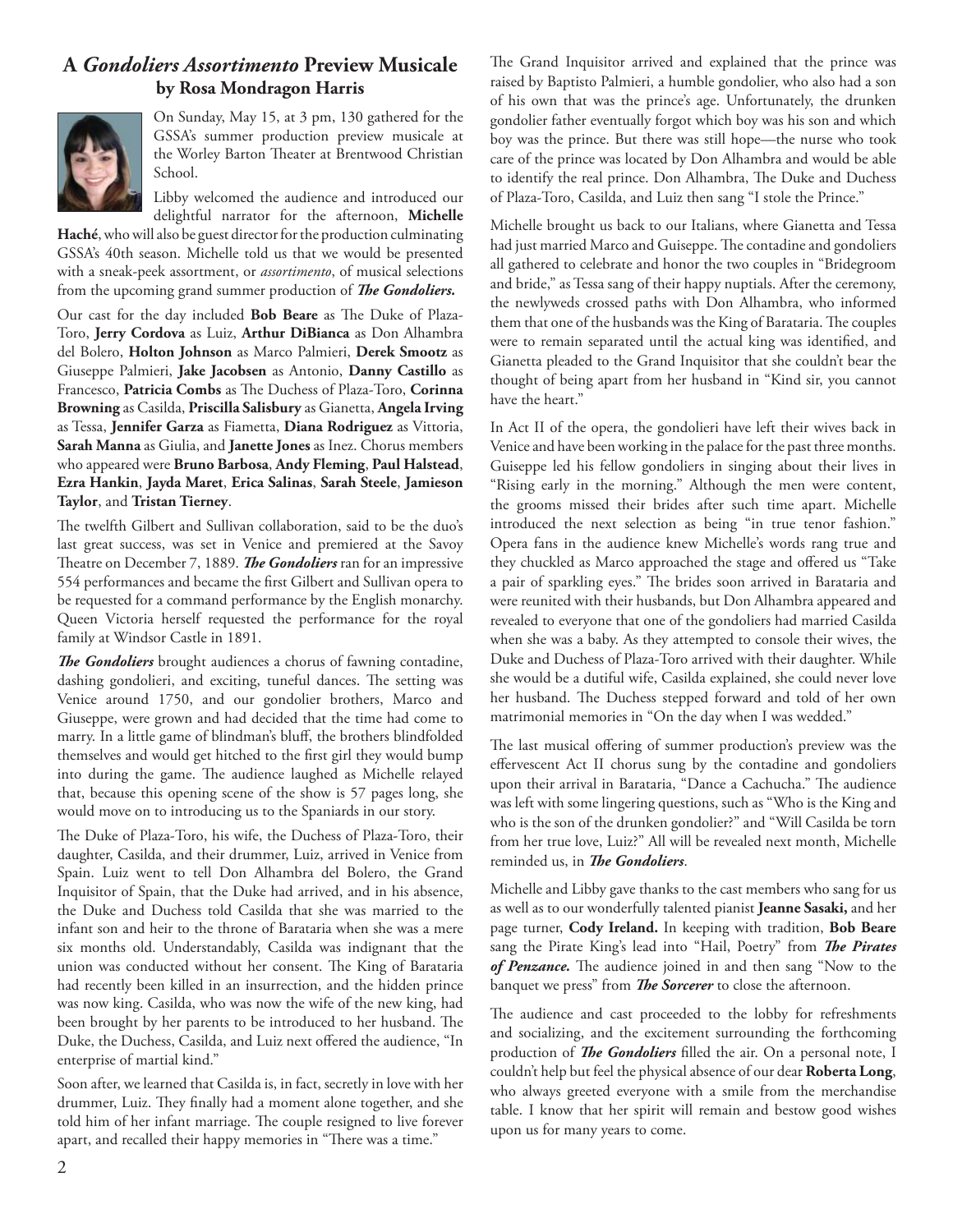#### **A** *Gondoliers Assortimento***: A Preview Musicale**





*The Duke and Duchess of Plaza-Toro* (Bob Beare and Patricia Combs) *Casilda and Luiz* (Corinna Browning and Jerry Cordova)

 *photos of the event courtesy Steve Schwartzman see more at* **gilbertsullivanaustin.smugmug.com**







 *Giuseppe and Tessa* (Derek Smootz and Angela Irving) *Marco and Gianetta* (Holton Johnson and Priscilla Salisbury)



serenaded by the assembled group to celebrate her 100th birthday



GSSA member **Betty Hatcher** was *Don Alhambra del Bolero* (Arthur DiBianca) director Michelle Haché





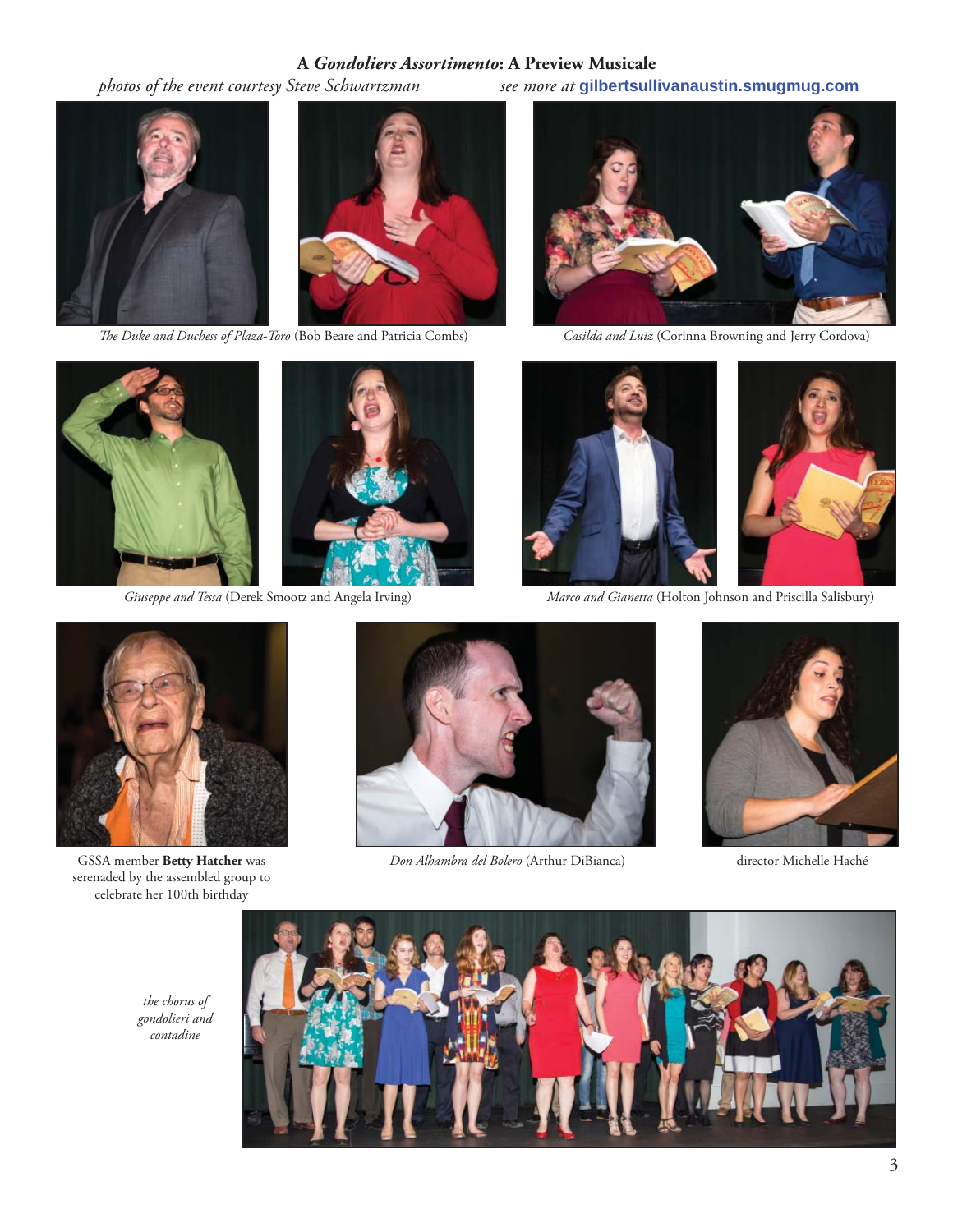#### **A Conversation with Michelle Haché**

*President Libby Weed discusses this summer's* 

*grand production with our guest director.*

**Libby:** It is quite exciting to have you stage directing this summer's production of *The Gondoliers*. What does this challenge mean to you?





**Michelle:** *The Gondoliers* is a 300-page score that is chock-full of more choreography then any other Gilbert and Sullivan creation. That is quite a sizable score to stage within a month! But it's going to be so much fun, because of its high-energy, fast-paced nature. It was described as having a "bubbling,

champagne like quality" by critics of its time. There was good reason why it was a favorite of Queen Victoria. So, we are all going to have a tremendous amount of fun with this. Perhaps the only challenge will be to fit as much detailed work as I possibly can into the production within the month of rehearsal!

**Libby:** I remember when you showed up for auditions in 2010 and blew us away. Tell us the circumstances that brought you to Austin. **Michelle:** My husband actually brought us down here in 2009 because he was accepted into the Ph.D. program at UT in English (in Victorian lit, as a matter of fact!). And I remember that when he was accepted to several schools we chose Austin because it had the most active performing arts scene of all of the college towns we had to choose from. In fact, we were still quite new in town when I auditioned for *Yeomen* in 2010. I didn't know anyone in Austin yet, and it totally felt like a leap of faith. My husband actually told me about the audition, and since I was new in town, I didn't think for one moment that I would have any kind of shot at the lead soprano role. I was completely shocked when I got the call from Bill Hatcher that night!

Libby: Tell us a little about your path into theater-especially musical theater—and about your training and preparation.

**Michelle:** In the beginning it was all about dance and choreography. Ballet, mainly. I would spend hours every day involved with American Festival Ballet up in the Northwest. But then, I took a bit of a knee injury. So, my mother thought that I should audition for some summer stock musicals at Washington State University, where she was a professor. This eventually lead to voice lessons, because a very kind graduate student in voice by the name of Greg Harrell spoke to my mother and offered the lessons free of charge. He changed my life forever. From then on, I was obsessed with theater and music theater full time. In college, I had the opportunity to study with a wonderful director by the name of George Ballis, who came from Carnegie Mellon. Goodness, I loved this little old Greek man! He taught me all that I know as far as stage direction is concerned. And then at Oklahoma City University, I was fortunate enough to study both opera and music theater with Florence Birdwell. Kristin Chenoweth & Kelly O'Hara both came from her studio (Kelly was there at the same time I was, as a matter of fact.) Eventually, I ended up at Juilliard, where I got a second graduate degree, this time in Vocal Performance. There, I studied with the fabulous Marlena Malas, who specialized in larger voices. She was a legendary, tough teacher, and she was absolutely amazing. I would see performers from The Met next door regularly come in for brush-up voice lessons with Marlena.

Libby: How has your stage experience affected your role as a director?

**Michelle:** I always found that the audience is willing to lose themselves in the story if they can truly identify with you as the character. So I have enjoyed updating some of the more classic characters, sometimes in subtle ways, sometimes more obvious ways, depending on the show/character. For example, it is quite challenging playing female roles in period pieces today, because we simply do not live in the same world as women did 40, 50, or 100 years ago. So, because of this, it is dangerously easy to unintentionally create a disconnect with one's audience when you're doing period pieces. I've always found that if one can play up the strength within the character (which is the same strength we all have as women, regardless of time period), the audience identifies with that. So, as a director, it is important to show the audience that the characters and story are just as timely as something that could happen today. We still have the same struggles, win the same victories, laugh at the same situations, love the same way, etc. It's the director's job (and the performer's) to get the audience to really see that.

Libby: You have quite an extensive voice studio. Tell us about your activities with your students.

**Michelle:** I am in love with my studio ... It really is my third child. It has grown very large and I have gotten to the point where I teach every day of the week, but I love it. We've had some great success, with students winning national competitions, Broadway roles, etc. I really enjoy passing on the knowledge my amazing professors handed down to me. When you really think about it, the lineage of this is astounding; I was given technique that was developed over generations, passed down from one legendary teacher to the next. I think that it's my job to create real professionals who truly know themselves and what their strengths are, and to make sure that they get on the fast track to successful careers. Their dreams are my dreams, and the best part is that the studio has become one big family.

Libby: You have a supportive family. How are they interacting with your many artistic activities?

**Michelle:** As a lot of people already know, both of my sons have autism. Over the past few years I've gotten more vocal about it because I think that my experiences can really help families out there (not to mention that I think that the general public is still, for the most part, in the dark about autism and what unique challenges the families and individuals face every day). One of the most important lessons that I've learned is that, because of these daily challenges autism parents have, it is even more important for them to stay true to the things that they love most in life. It is very easy for parents to lose themselves in the process. For me, the thing that makes me whole and fulfilled has always been music and theater. I think that staying active in the theater world not only makes me a better person and a better mom, but it keeps me positive. And this is something that my family has always understood. It certainly isn't easy, and along with a very busy voice studio, it can at times feel like we never stop moving (and there are days that I don't ever see my husband at all!). But there is magic in music ... and it has an effect on my kids like nothing else. People always tell me that it is wonderful to see my boys so completely connected and happy, and I have no doubt

*(continued on next page)*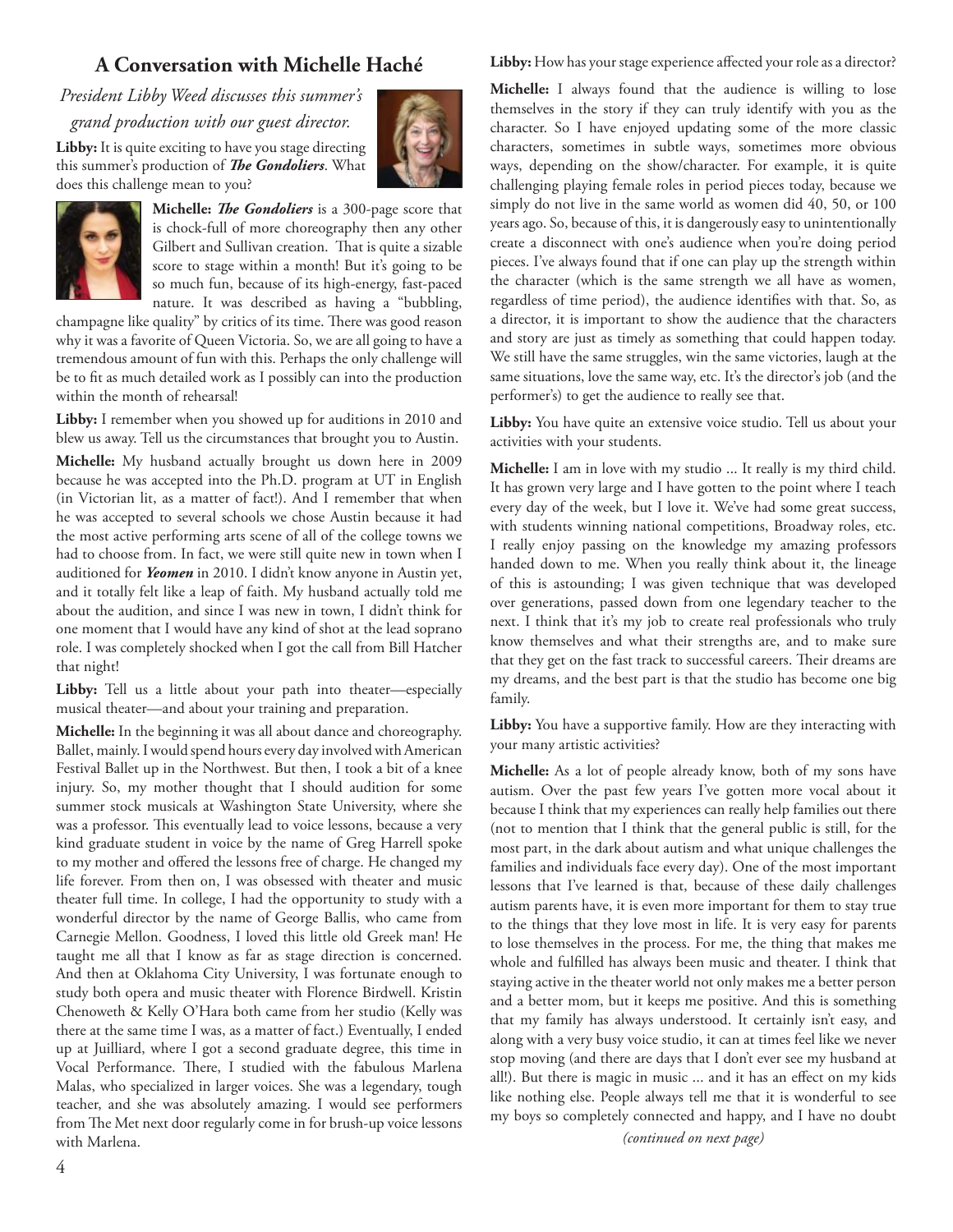#### *(continued from previous page)*

that my involvement in theater and music has everything to do with that. This has always been my number one priority: creating joy in their lives.

#### Libby: What should we expect in June when we come to see *The Gondoliers*?

**Michelle:** I am so very excited for this production! GSSA holds a special place in my heart, and getting involved in the role of director with a G&S show has always been a dream of mine. It is a perfect marriage between opera and musical, which I love equally! Without giving too much away, I can reveal one surprise: We will be taking a slightly different approach with the chorus. There will be families (sub-story lines), and they will be playing a more involved role within the whole production. For example, we are staging the overture to set up the various relationships between the characters within the chorus. (We will have the drunk chorus member, a love triangle, a cheating husband, etc.) It's going to be so much fun to watch our fabulously talented chorus members embody these roles!



#### **Send Us Your News!**

The next newsletter should arrive in early September; the deadline for submissions will be in mid-August. Please send your news to news@gilbertsullivan.org. Thanks!

We encourage you to join our Society. If you are a member, please check your membership renewal on the top of the mailing label. If expired or near expiration, your membership needs to be updated! To correct your address, renew your membership, or become a member, complete this form, and mail it to us with your check, payable to "GSSA," or call to join (512) 472-4772 (GSSA).

Please check a membership category:

**Individual** (\$20-\$29)

**Family/Group** (\$30-\$49)

**Patron** (\$50-\$99) П

 $\Box$ 

**Grand Duke or Duchess** (\$100-\$249) П

**Major General** (\$250-\$499)

**Pooh-Bah** (\$500-\$999) П

**Pirate King** (\$1000-\$2499) **Savoyard** (\$2500 & up)

| State experience and the state of the state of the state of the state of the state of the state of the state of the state of the state of the state of the state of the state of the state of the state of the state of the st |
|--------------------------------------------------------------------------------------------------------------------------------------------------------------------------------------------------------------------------------|
|                                                                                                                                                                                                                                |
|                                                                                                                                                                                                                                |
|                                                                                                                                                                                                                                |
| Does your company match donations?                                                                                                                                                                                             |
| I'd like to volunteer. I'm interested in:                                                                                                                                                                                      |
|                                                                                                                                                                                                                                |

We are proud to list our members in our programs, but if you would prefer NOT to be listed in our programs, please check here:

#### **NEWS of our MEMBERS**

Artistic Director Ralph MacPhail, Jr., will offer a Gilbert & Sullivan Road Scholar (Elderhostel) Program at the Warwick Center in Warwick, New York, the week of August 28-September 2. The entire week of programming will be devoted to G&S, with emphases on *H.M.S. Pinafore*, *The Pirates of Penzance*, and *The Mikado.* For further information, visit **www.RoadScholar.org** (then search on "Gilbert & Sullivan and The Big Three"); and/or write to **RafeMacPhail@Yahoo.com**.

Joseph Alcocer (violinist) and Hector Moreno (cellist) of our GLOO (Gillman Light Opera Orchestra) recently did a tour of the south with the NYGASP (New York Gilbert & Sullivan Players) production of *The Pirates of Penzance*. They toured Boerne, Galveston, Blinn College, and Missouri State University in Springfield. Joseph reported that he enjoyed the experience and that it was a very fine production.

### **Wand'ring Minstrels**

If you would like to have the Wand'ring Minstrels perform at your school, retirement center, civic club, business meeting, or private party, please see the web site, **www.gilbertsullivan.org,** for information, or contact Robert Schneider at **minstrels@gilbertsullivan.org**.



**The Wand'ring Minstrels** *performed at Westminster on Mother's Day*